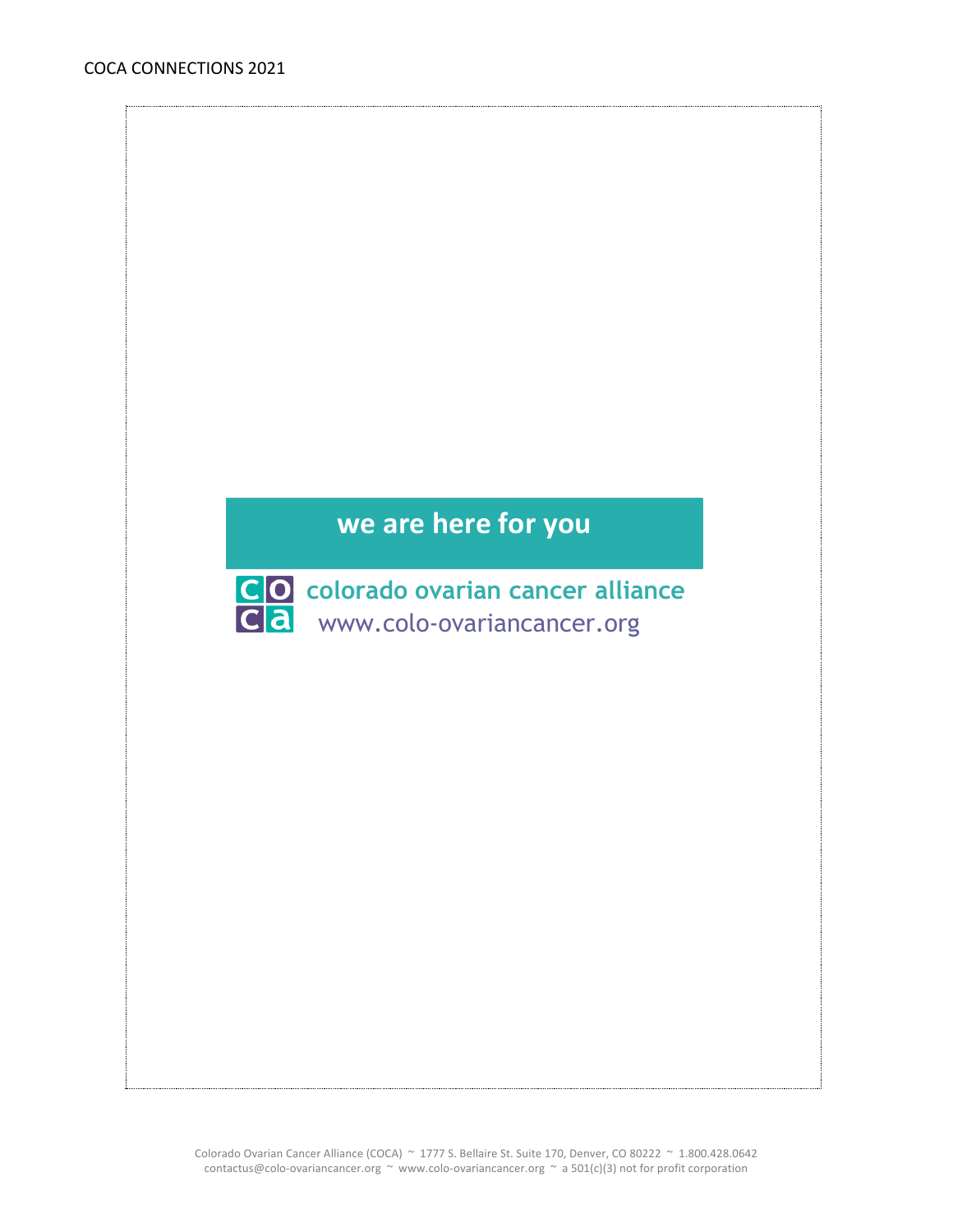# **we are here for you**

## **COCA** *Connections* **colorado ovarian cancer alliance C**a www.colo-ovariancancer.org

#### **Direct Contact**

Katlyn Von Muenster, LPC, NCC COCA Navigator 1-720-519-3122 katlyn@colo-ovariancancer.org Online Form: www.coloovariancancer.org/contactconsent.html

**We understand that a diagnosis of ovarian cancer can be a very challenging, life-altering event. At Colorado Ovarian Cancer Alliance, we are committed to assisting you, and those supporting you, in managing this event through emotional, social and financial assistance. You can contact Katlyn, our COCA Navigator, to learn more: 720-519-3122, katlyn@colo-ovariancancer.org. We are here for you.**

### **Group Support**

Connect with other women going through an ovarian or other gynecologic cancer diagnosis in a professionally facilitated supportive setting: newly diagnosed, in treatment, after treatment, in recurrence, and long-term survivors. We have five **monthly** Nicki's Circle Ovarian Cancer Support Groups, including one by phone (\*All groups are currently virtual phone/video sessions as of 2020). We have **weekly** Nicki's Circle Ovarian Cancer Support Groups (**Tuesdays at 9am for Survivors and Tuesdays at 1pm for Caregivers, loved ones, friends, and family**). \*Starting March 2021 we will have a **Uterine and Endometrial Cancer Support Group** meeting second Monday of the month. For any group participation please contact Katlyn prior to first group.

#### **Individual Support**

We are available to talk with you individually by phone about the emotional challenges of being diagnosed, of going through treatment and adjusting to life after treatment. Our "professional mentors" are master's level counselors trained as part of our **Ovarian Cancer: Individual Support Program (ISP).**

#### **Peer Support**

If you are interested in talking with another survivor directly, we will do our best to match you with a woman from our community in our **Peer Mentor Program** who has a similar ovarian cancer diagnosis.

#### **Chemo Support / Information Support**

For women newly diagnosed with ovarian cancer, contact us for a free **Comfort Kit** of items in a canvas tote bag to take with you to chemo. Our 80-page **Colorado Ovarian Cancer Resource Guide** provides useful tips, information and resources available locally and nationally.

#### **Financial Support / Financial Navigation – Carol's Wish**

We provide assistance to women dealing with financial hardship based on application qualifications through our **COCA.Cares Financial Assistance** program. Download a copy of the application on our website. **Carol's Wish**, our expert financial advocates, are here to help you navigate through the financial aspect of your medical treatment – both insurance coverage and clinical treatment.

#### Young Survivor Support (20-39 yrs)

COCA partners with the **Young Survivors Group: GET + TOGETHER**, that meets the first Thursday evening of the month at a local restaurant. We can add you to the email list for monthly reminders.

**Please check our website for information on these programs: www.colo-ovariancancer.org**